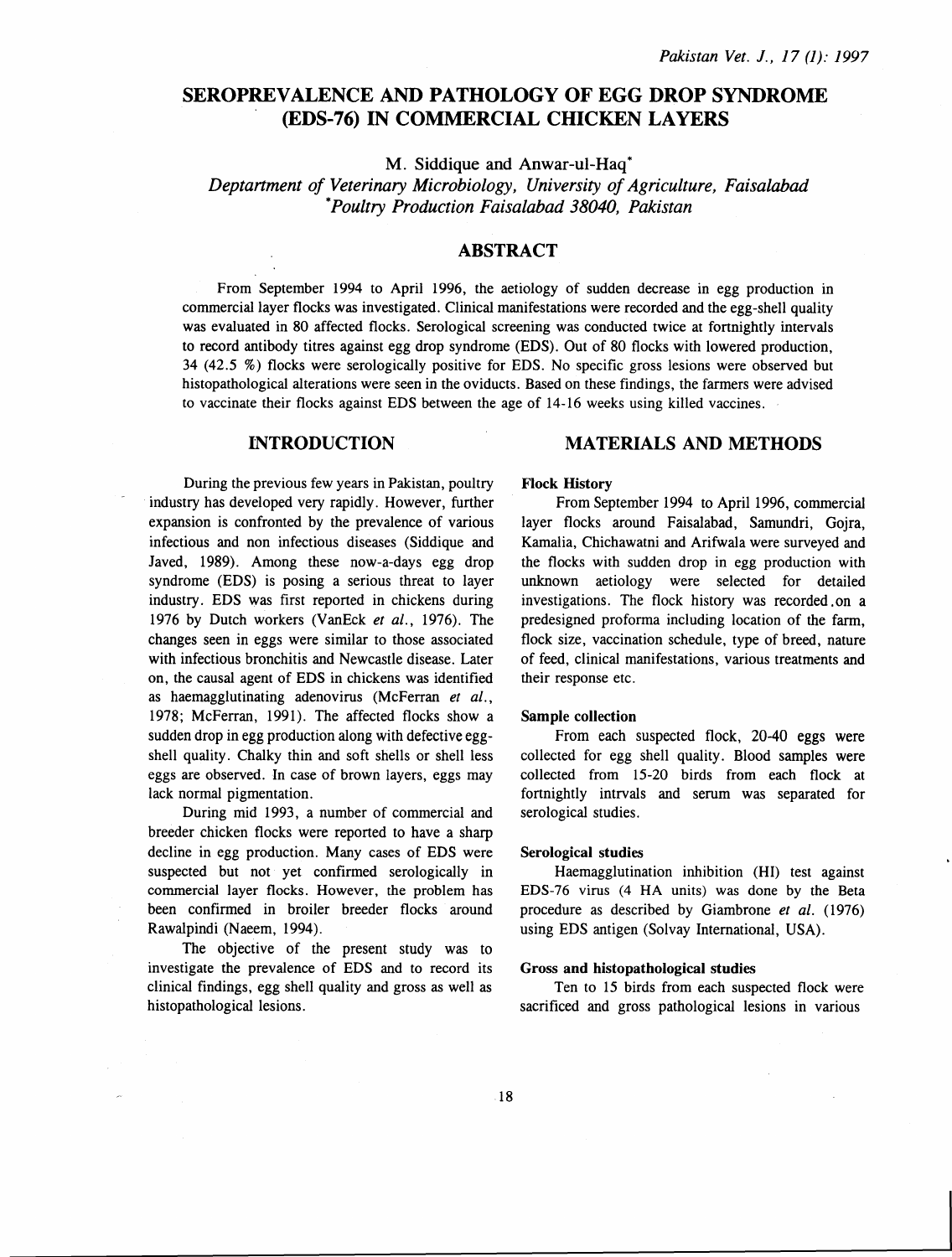grades of alcohol, cleared in xylene and embedded in paraffin wax. Sections of 4-6  $\mu$  thick were cut and stained with haematoxylin and eosin stain to study the histopathological alterations (Humason, 1972).

# RESULTS

Among 80 flocks with lowered egg production, 34 ( 42.5%) flocks were serologically positive for egg drop syndrome (EDS). Seroprevalence varied in different areas from 35 to 51 per cent among the suspected flocks. However, there was no significant difference in birds of various breeds and being maintained on different feeds. Regarding the seasonal prevalence, it was found higher during winter months as compared to other seasons of the year. Age of the birds did not have remarkable effect and the syndrome was recorded in the laying flocks varying from 20 to 60 weeks of age.

#### Clinical manifestations

Prevalence

All the flocks seropositive for EDS flocks showed drop in egg production ranging from 10 to 62 per cent (Table 1). The most striking symptom was laying of soft, thin-shelled or shell-less eggs. In most of the cases, such eggs were laid during night times and during early stages, many of the farmers were not aware of laying of such eggs because these were eaten by the birds. In such cases, however, egg shells were seen in the litter. In brown layers (3 flocks) there was loss of pigmentation. In some instances, size of the eggs was also reduced. Defective egg shell quality in the form of granular rough appearance was seen in many of the positive flocks and this particular appearance lasted even for many weeks after recovery. Drop in egg production was noticed for variable time periods from two to even upto eight weeks. Increase in production was slow and it took two to four weeks in different affected flocks. However, preinfection production levels were not attained even after recovery.

Low feed consumption (60-80 gm/bird) was seen in 32 per cent of the seropositive flocks. Greenish-white diarrhoea was also noticed in these flocks with lowered egg production. In few of the flocks, the birds appeared depressed, and normal chirping sounds were lacking.

## Serological studies

EDS haemagglutination inhibition (HI) geometric mean titre (GMT) and a significant increase at fortnightly intervals were considered as indication of seropositivity. In 34 flocks (42.5 %), GMT was 52 or

higher and it increased to 184 or higher after two weeks. Remaining 46 (57.5 %) flocks were found seronegative for EDS. HI titres were also recorded against Newcastle disease and infectious bronchitis. However, in 40 of these flocks, these titres did not show a significant increase after two weeks. In 16 flocks, haemagglutinating inhibiting antibodies were also demonstrated against *Mycoplasma gallisepticum.* 

#### Gross and histopathological studies

In EDS seropositive birds, no specific gross lesions were seen except the presence of shell-less or defective shelled eggs. However, in some of the birds, presence of gelatinous fluid was recorded in the oviduct. Histopathologically there was pronounced oedema of the uterine submucosa, atrophy of tubular glands and infiltration of entire mucosa by mononuclear cells. The uterine epithelium was devoid of cilia and in some cases intranuclear inclusions were also seen in superficial epithelial cells.

## DISCUSSION

Sudden drop in egg production may be seen in a number of infectious and non infectious conditions. Among the infectious causes, egg drop syndrome (EDS), Newcastle disease (ND), infectious bronchitis (IB), infectious laryngotracheitis (IL T), mycoplasmosis and infectious coryza are most important. Feed deficiencies, chemical and biological toxins may be the salient noninfectious causes of drop in egg production (Calnek *et al.,* 1991). During 1993-94, the problem of sudden drop in egg production along with defective egg shell was seen in some flocks and it was suspected for egg drop syndrome (EDS). In the present study, among the 80 flocks with lowered egg production, 34 (42.5 %) were seropositive for EDS. Naeem (1994) reported EDS in 12 breeder flocks around Rawalpindi but probably no report in commercial layers in Pakistan.

Loss of pigmentation may also be recorded with low antibody titres against Newcastle disease. However, in many of these problems, there is also respiratory involvement with typical gross and histopathological lesions. Even then, serological investigation is the only way to confirm EDS. Keeping in view, the chances of mixed infections, tests for some of these conditions were also included in this study. Serological studies revealed a remarkable increase in the EDS antibody titres in the affected flocks after two weeks.

EDS virus has been previously isolated from chickens in Australia, Belgium, India, Italy, Japan, Netherland, Irelands, Singapore, South Africa and Taiwan (McFerran, 1991). The syndrome has not been earlier documented in this country in commercial layer